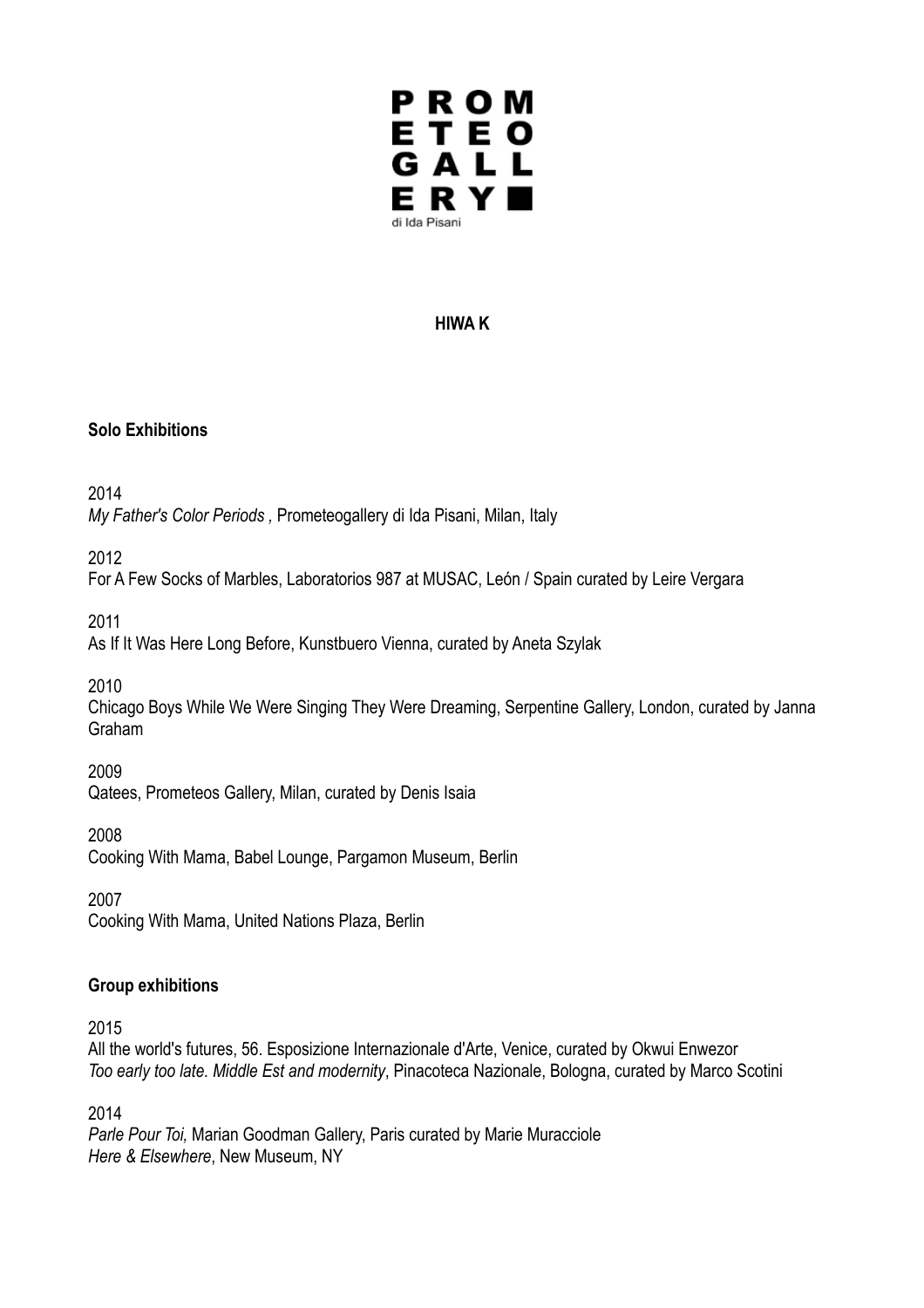2013

*Flatness*, Oberhausen Film Festival, curated by Shama Khanna *Possession*, Khiasma, curated by Olivier marboeuf *RENDEZ- VOUS SORTIE DE MON CORPS*, Savvy Contemporary, Berlin *This Lemon Tastes of Apple*, Relevant Music, Villa Elisabeth, Berlin *This Field is to the Sky, Only Backwards*, ISCP Gallery, curated by Aneta Szylak *This Lemon Tastes of Apple*, Impakt festival, Utrecht *To The Reader*, BAK, curated by Benjamin Fallon *Schizophnia*, Synagogue de Delme, curated by Anna Colin & Sam Thorne Video Screening, La Gallerie, Paris, curated by Emily Renard

2012 Studio Shows, MACRO, Rome, italy

On The Edgware Road,Serpentine Gallery, London

Materiality, Alternativa 2012, curated by Arne Hendriks, Ines Moreira, Aneta Szyłak and Leire Vergara

Intense Proximity, a La Triennale Paris, curated by Okwui Enwezor

Hayward Touring Exhibition, Hayward Gallery London 2011, curated by Karyn Culeman-Mojika

2011

Chicago Boys While We Were Singing They Were Dreaming. Collaboration with Casco and If I Can Dance…

Studio Dispatches at Art Dubai, United Arab Emirates curated by Victoria Brooks

Estrangement, Wyspa Institute of Art, Gdansk, in the framework of Alternativa 2010-2012, co-curated with Aneta Szylak

Labor and Leisure, curated by Aneta Szylak, in the framework of Alternativa 2010-2012

2010 Estrangement Project, The Showroom, London, co-curated with Aneta Szylak

Chicago Boys, When We Were Singing While They Were Dreaming, Center for Possible Studies, Serpentine Gallery, London

Open Eye Award Gala, KOW Gallery, Berlin 2010

Chicago Boys, When We Were Singing They Were Dreaming, Wyspa Institute of Art, Gdansk, in the framework of Alternativa 2010-2012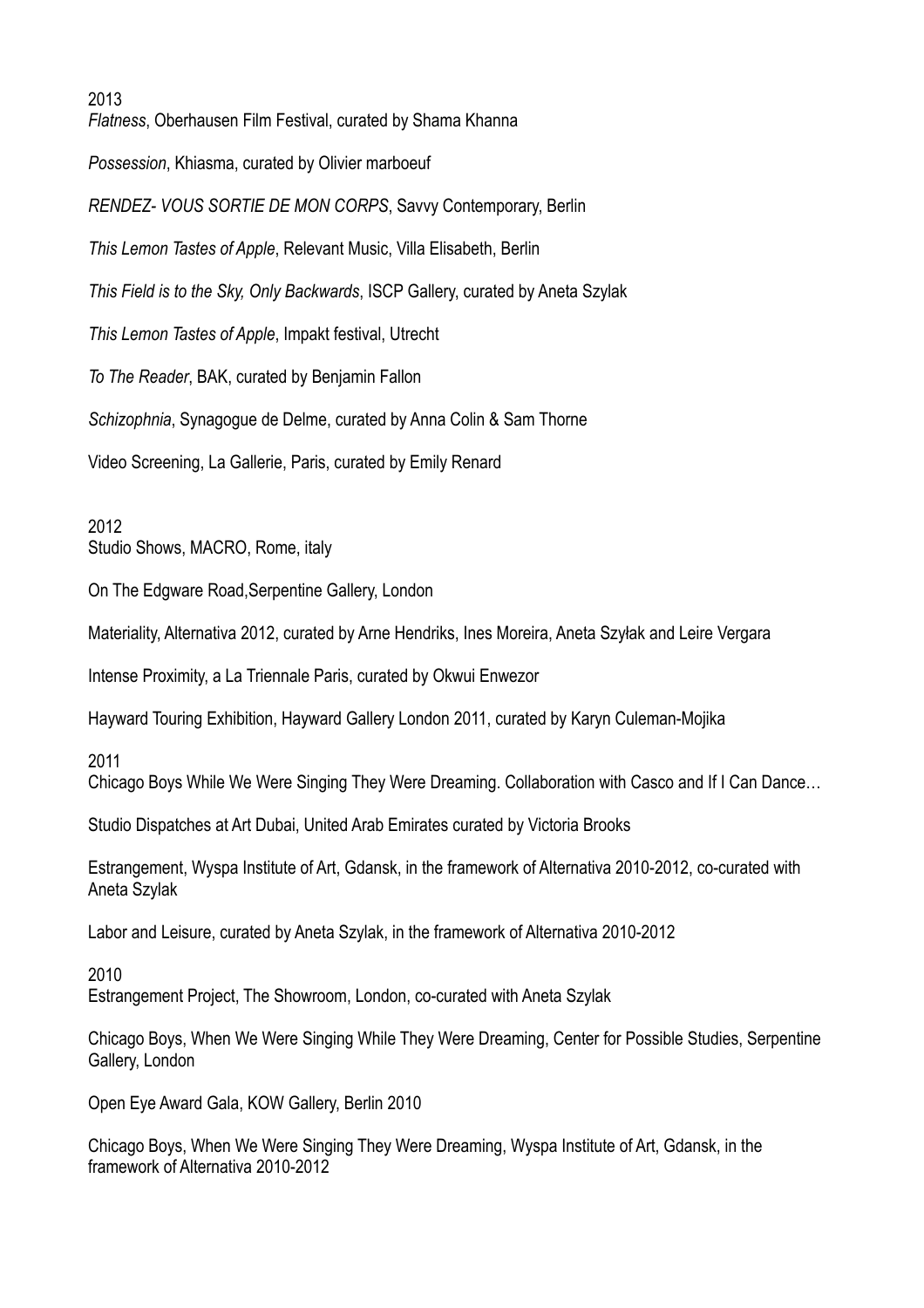Dwelling In Travel, Art Today Association, Plovdiv, Bulgaria, curated by Andrea Wiarda and Katia Anguelova

This Story Is Not Ready For Its Footnotes, X Elettrofonica, Rome, Italy curated by Pelin Uran and Camilla Pignatti Morano

2009

All that is Solid Melts into Air, City Visions, Mechelen, Organized by MuHKA, Belgium, curated by Bart de Baere

The View from Elsewhere, Queensland Art Gallery, Brisbane, curated by Catherine Weir and Mark Nash

The Inescapable Experience of Translation, curated by Season 5 Ecole du Magazin, Grenoble, France

7th Mercosul Biennial, Porto Alegre, Brazil

2008

Manifesta 7 The Rest of Now, X- Alumix in Bolzano, Italy, curated by Raqs Media Collective

Cooking with Mama, at the Babel lounge at the Babylon exhibition, Pargamonmuseum Berlin

Cooking with Mama, Summer Drafts, Bolzano, curated by Paolo Plothegers

Cooking with Mama, webcast project, Staedelschule, Frankfurt, Germany and 18th Street Arts Center, Santa Monica, California, USA

2007

Cooking with Mama, webcast project for Intimacy, Submission, Performance Festival, Goldsmiths College, University of London, Digital Department.

Cooking with Mama, webcast event for World Chat 7080 at Wyspa Institute of Art, Gdansk

Cooking with Mama, United Nations Plaza, Berlin, Germany

You won't feel a Thing: On Panic, Obsession, Rituality and Anesthesia, curated by Aneta Szylak, Wyspa Institute of Art, Gdansk, Poland

2006/2007

Participation in The Institute for New Social Research, a project organized by the United Nations Plaza e.V., Berlin, Germany

2006

You won't feel a Thing: On Panic, Obsession, Rituality and Anesthesia, Kunsthaus Dresden, Germany, curated by Aneta Szylak

selected for (the never realized) Manifesta 6 Exhibition as a School in Cyprus.

## **Residencies and grants**

2012